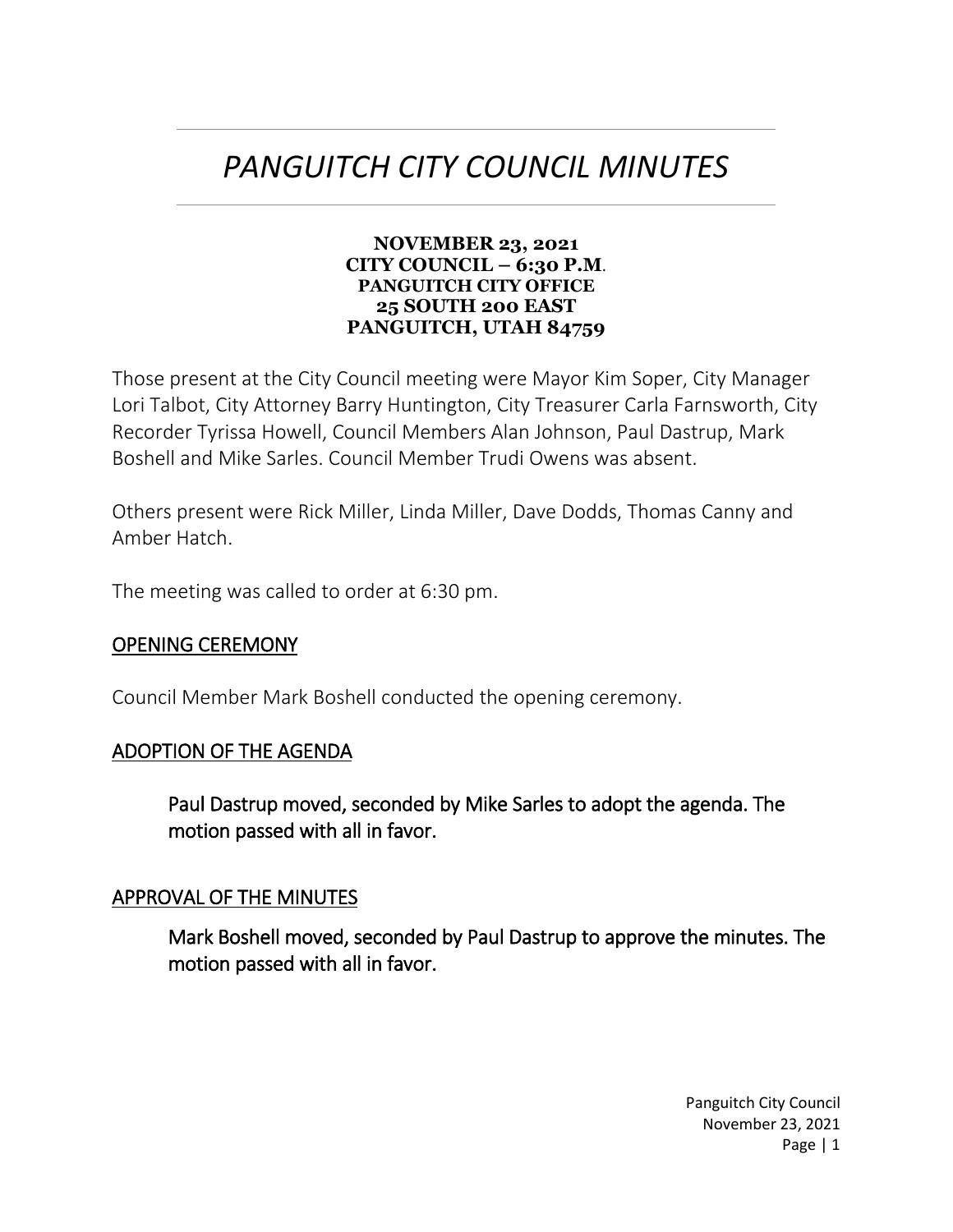#### BUDGET REPORT

City Manager Lori Talbot report to the City Council that the City is at 41.67% of the budget year. The general fund revenues are at 55.89% and expenditures are at 28. 4%. The water revenues are at 18.02% and expenditures are 37%. The sewer revenues are at 36% and expenditures are 54.9%.

## Mark Boshell moved, seconded by Paul Dastup to approve the budget and outgoing checks as presented. The motion passed with all in favor.

#### AMBER HATCH – ANIMAL CONDITIONAL USE PERMIT

Amber Hatch presented signatures to the council for a conditional use permit asking to have two horses at her home and was informed that the permit would have to go to the Planning and Zoning Committee before it could be brought to the City Council.

#### THOMAS CANNY – HISTORICAL HOMES/ VACATION RENTALS

Thomas Canny spoke with the council how he believes that Panguitch should try to keep the historical feel of Panguitch and some ideas he had on how that could be accomplished. He also discussed the new road going in at the industrial park.

## 6:45 COMMUNITY DEVELOPMENT BLOCK GRANT (CDBG) FIRST PUBLIC HEARING

The Panguitch City CDBG first public hearing was held on November 23, 2021 at the Panguitch City Office at 25 S 200 E and commenced at 6:53 pm.

## Mike Sarles moved, seconded by Mark Boshell to enter the first CDBG public hearing. The motion passed with all in favor.

The Mayor read the following statement:

The purpose of this public hearing is to provide citizens with pertinent information about the Community Development Block Grant program and to allow for discussion of possible applications for the 2022 funding cycle. The grant money must be spent on projects benefiting primarily low – and moderate – income

> Panguitch City Council November 23, 2021 Page | 2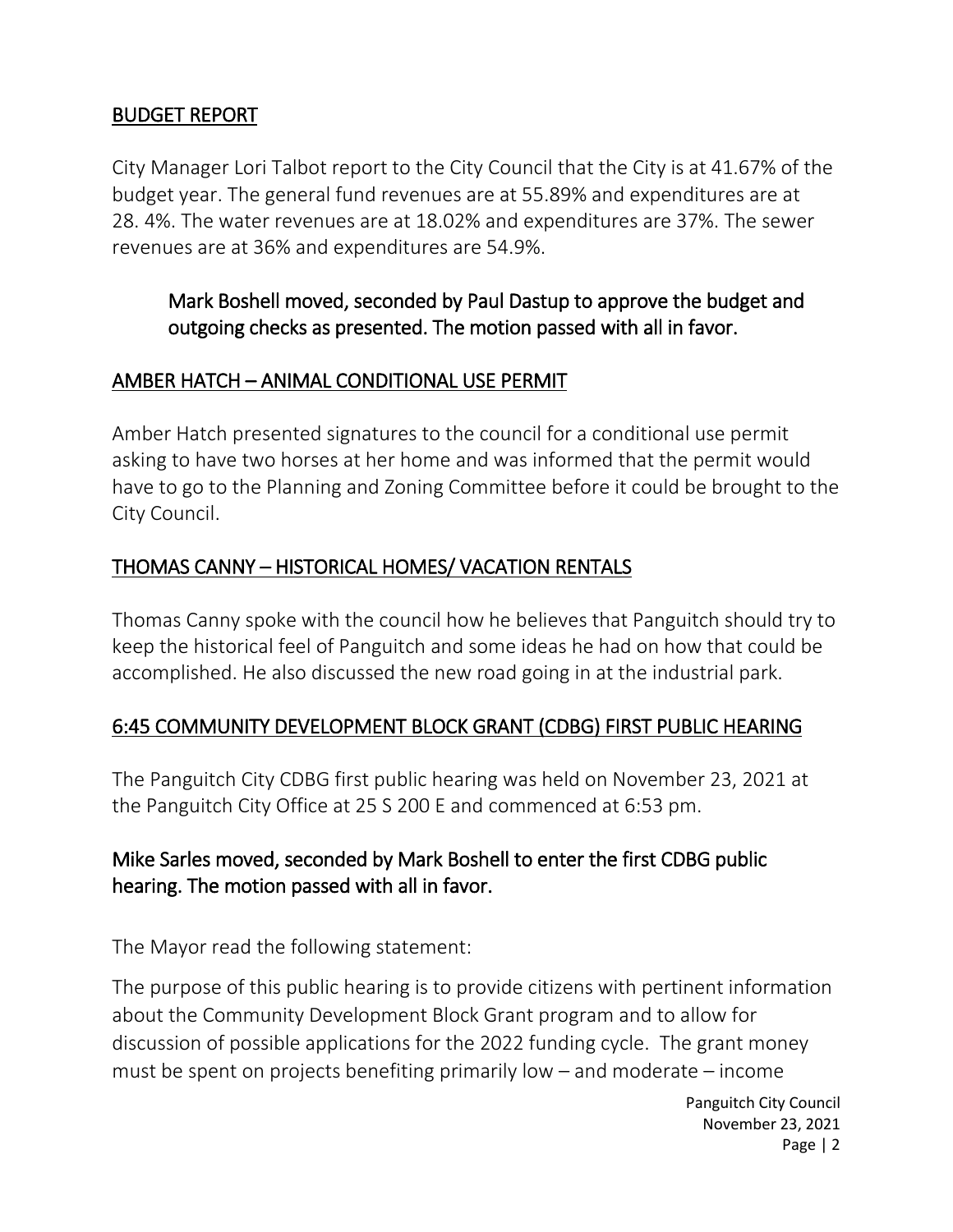persons. The Five county Association of Governments, in which Panguitch City is a member, is expecting to receive approximately \$907,269 in this new program year. All eligible activities that can be accomplished under this program are identified in the CDBG Application Policies and Procedures Manual and interested persons can review it at any time. Examples of eligible activities include construction of public works and facilities such as water and sewer lines and fire stations. Other examples of eligible activities also include acquisition of real property and provision of public services such as food banks or homeless shelters. In the past Panguitch City has received six grants that has provided the City with upgraded water lines, a sewer system, our fire station, a new fire truck and also work done on our water tank lid. During a regular City council meeting we have passed out our capital investment plan as part of the regional "Consolidated Plan". This list shows which projects the city has identified as being needed in the community. Will anyone with questions, comments or suggestions during the hearing please identify themselves by name before they speak. The clerk will include your names in the minutes, we would like to specifically respond to your questions and suggestions during this hearing.

There was not public comment.

## Paul Dastup moved, seconded by Mike Sarles to exit the public hearing at 6:56 pm. The motion passed with all in favor.

## OLD 89 CAR SHOW – RICK MILLER

Rick Miller asked for a donation for the Old 89 Car Show to help create a 501(c)3.

## Mark Boshell moved, seconded by Mike Sarles to donate \$1000 to the Old 89 Car Show. The motion passed with all in favor.

#### FIRETRUCK FUNDING

Dave Dodds spoke with the City Council about the need to replace the 30 year old fire truck. A new fire truck would cost \$600,000 and the equipment would cost another \$50,000. Panguitch City has \$100,000 in the capital improvements fund. Panguitch City would apply for a \$300,000 grant from CIB with half possibly being a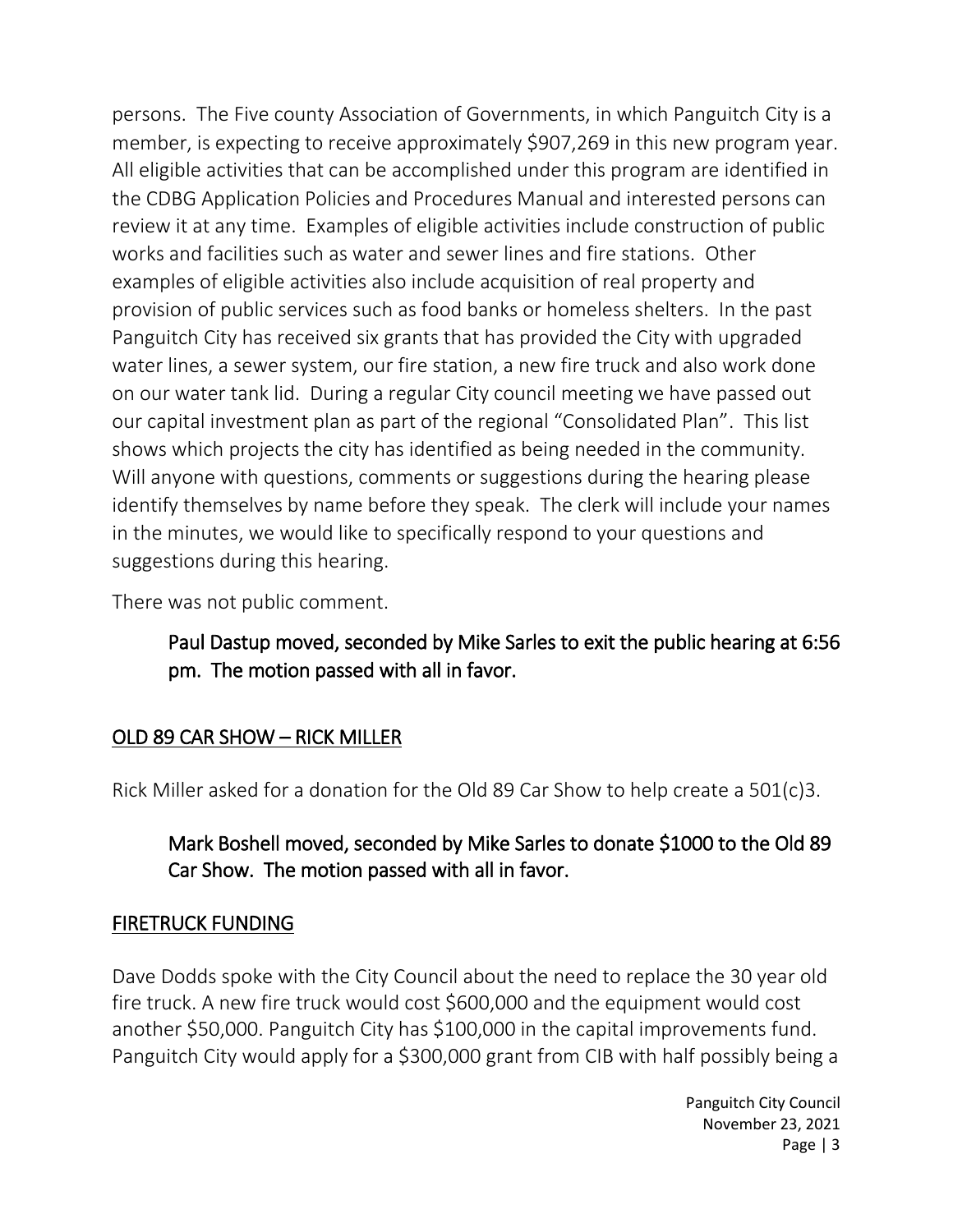loan. They would also apply for \$200,000 grant from CDBG. Garfield County has agreed to donate \$100,000 toward the firetruck.

Paul Dastrup moved, seconded by Mark Boshell to apply for \$300,000 grant from CIB with the possibility of half being a loan and also applying for a \$200,000 grant from CDBG to purchase a firetruck. The motion passed with all in favor.

#### VACATION RENTAL – THE MILLER HOUSE AT 149 N 100 E TARA CONNOR

Mark Boshell moved, seconded by Mike Sarles to approve The Miller House at 149 N 100 E. The motion passed with all in favor.

#### BUSINESS LICENSE – FOOD TRUCK JLO ENTERPRISES / LIZA OLDHAM

Mike Sarles moved, seconded by Mark Boshell to approve JLO Enterprises. The motion passed with all in favor.

#### EXECUTIVE SESSION

Mark Boshell moved, seconded by Mike Sarles to enter an executive session for personnel with Barry Huntington, Paul Dastrup, Tyrissa Howell, Kim Soper, Lori Talbot, Mark Boshell, and Mike Sarles in attendance. The motion passed with all in favor.

Paul Dastup moved, seconded by Mike Sarles to exit the executive session. The motion passed with all in favor.

#### EVENTS/MARKETING COORDINATOR

Paul Dastup moved, Seconded by Mark Boshell to offer Karma Albrecht the events/marketing coordinator position at \$32,000 with benefits. There will be a six month probation period at which time a salary increase may be issued if warranted. The motion passed with all in favor.